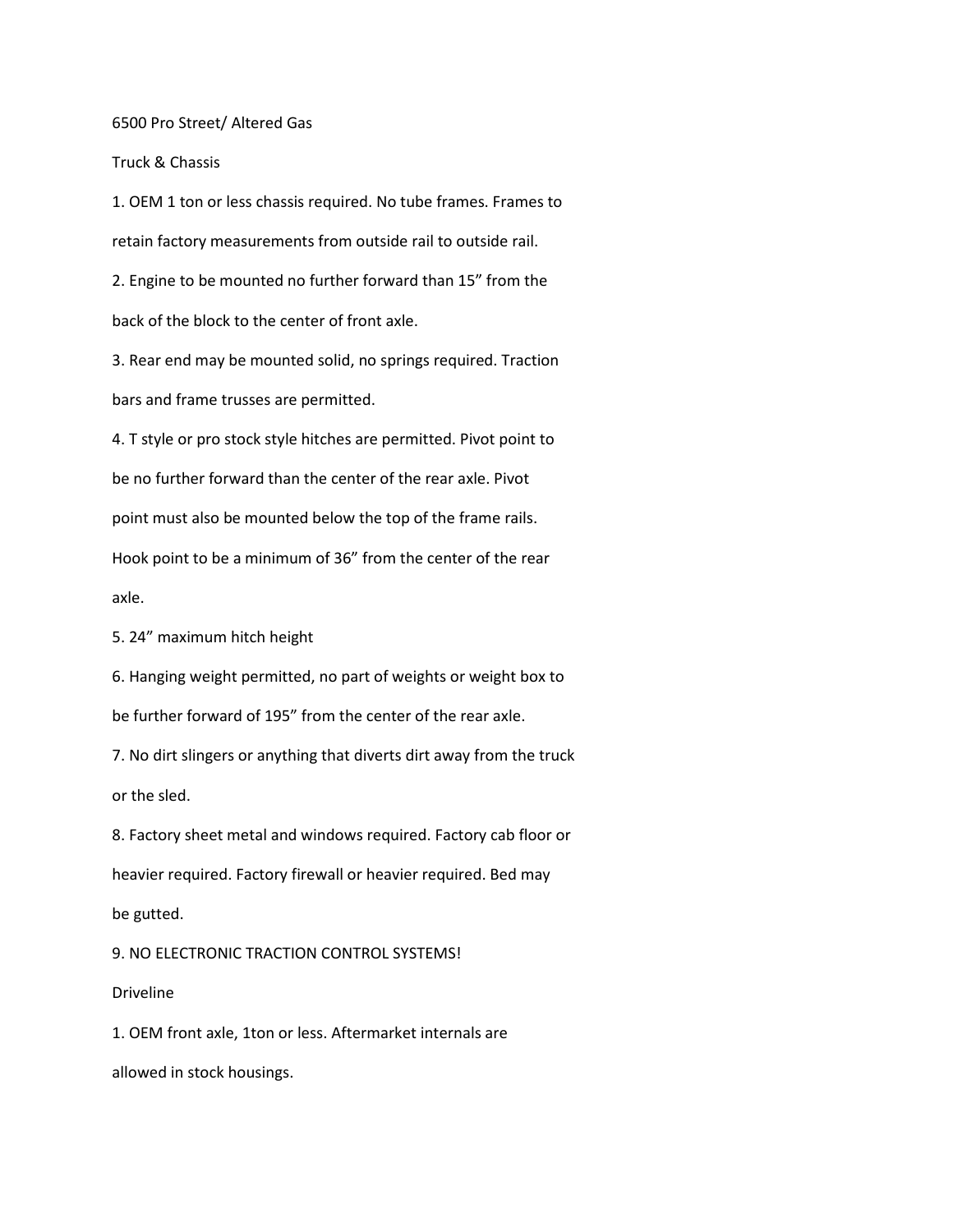2. F106 or equivalent rear ends are permitted. NO fabricated or

sheet metal rear ends permitted. Rear ends can be narrowed

3. Drop boxes and reversers are permitted

4. 36"max DOT tire. No cutting, grinding or siping. No

alterations to tires. Bead locks are permitted

5. SINGLE tires front and rear. No duals

Engine and Fuel

1. Conventional cast iron engine block only. No 5.0 bore center

engines

2. Conventional cylinder heads only. Aluminum or cast iron

permitted. No HEMI style heads.

Single spark plug per cylinder. Heads must be able to accept a

off the shelf cast aluminum intake manifold. Cast Tunnel rams are allowed as long as it has not been cut apart, welded on or modified from its original state with the exception of porting. NO sheet metal or

fabricated intake manifolds allowed. Intakes are subject to internal inspection at any point and time by removing the carburetor for visual inspection.

3. Single 4150/4500 series flange carburetor permitted. No split

or dual carbs permitted. NO FUEL INJECTION.

4. Racing gas only. NO alcohol or nitromethane.

5. No nitrous oxide, superchargers, turbos or any other type of

forced induction.

Safety

1. Must have blow proof bellhousing. Automatic transmissions

required to have a transmission blanket.

2. Must have U-joint shields covering ALL U-joints. Shields are to